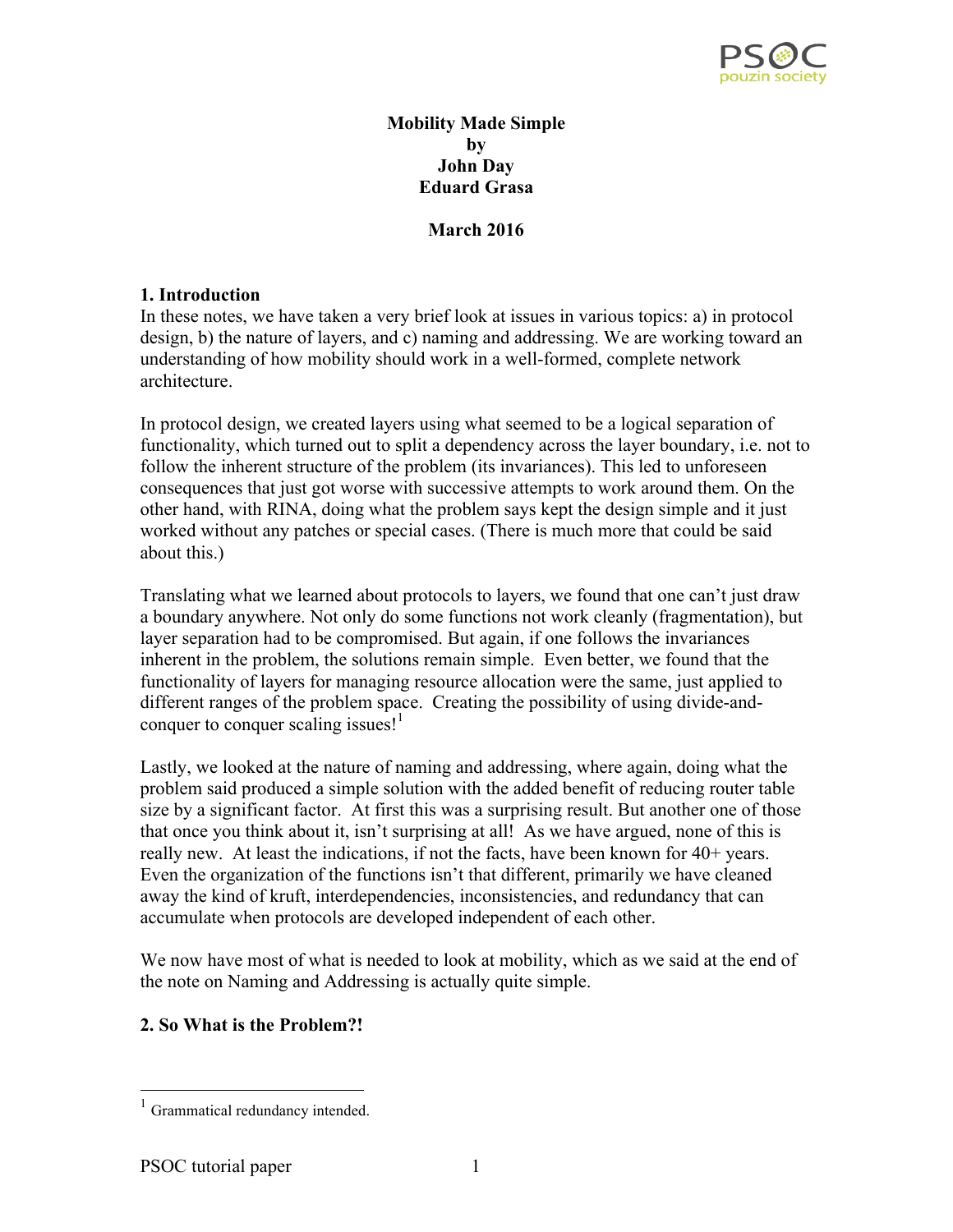

What is it that makes mobility appear to be so hard? Well, obviously because one or both of the applications are moving – their location is changing! This brings with it what would seem to be some major problems. Most relate to addressing, since addresses, at least in the vernacular, are used to locate places, and places don't move.

For a very long time on the IETF's End-to-End list, every few months someone would ask, "Why can't I take my IP address with me when I move!?" (You would think that the fact it was called an *address* would be sufficient to answer the question.)<sup>2</sup> One answer was, 'you can, it just wouldn't be an address." Of course, part of the problem was that they had the example of the so-called MAC address that was assigned at the factory. Knowing that was what most people had in mind, I began to answer the query with "What was the address of where you were born? I want to send you a letter." to which I would get, "But I don't live there anymore." What!? You didn't take your address with you when you moved!!? Why not!? This generally got the point across. An address is location-dependent relative to a network, whether streets or computers.

Why did it work for MAC addresses? Ethernet was a very special case. In its original incarnation as a multi-access media, when a PDU is sent over an Ethernet segment, every station on the cable sees the PDU. When a station detects a PDU with the same MAC address as that assigned to it, the station copies the PDU off the wire.<sup>3</sup> The only property a MAC address requires is uniqueness in its own Ethernet and it doesn't even require that (see footnote). If MAC addresses were used for routing, a forwarding table entry would be required for each MAC address on the network. Since routing on Ethernet was either broadcast or of very limited scope, the forwarding tables were always small. Strictly speaking, they were not communication addresses because they were not locationdependent relative to the graph of the network.

IP addresses had this characteristic before CIDR. They were assigned in order and also named the interface. But IP networks don't work like Ethernets. All packets do not pass all hosts. They have to be routed. Unlike letters, one could not tell from the address that two packets were going to places near each other.<sup>4</sup> Consequently, virtually every new block of IP addresses assigned required another router table entry. By the end of the 80s, router table size became an issue. It was far past the time that IP addresses had to really be *addresses*.

What *is* the problem with mobility?

 $^{2}$  Apparently, it still hasn't sunk in. In 2016, the IETF is discussing the need for permanent IPv6 addresses!

<sup>3</sup> Note that because of how it works, a multicast address in Ethernet is an *ambiguous* address, several stations with the same address; rather than the more formal (and useful) definition as the name of a set of addresses that resolves to all members of the set. The Ethernet definition works in a multi-access media, but implies flooding if used in a wired media with relays. (Multicast spanning trees use the set definition whether implicitly or explicitly.

<sup>&</sup>lt;sup>4</sup> A postal address indicates which letters are going in the same direction, or to the same country, or the same city, etc. IP addresses didn't.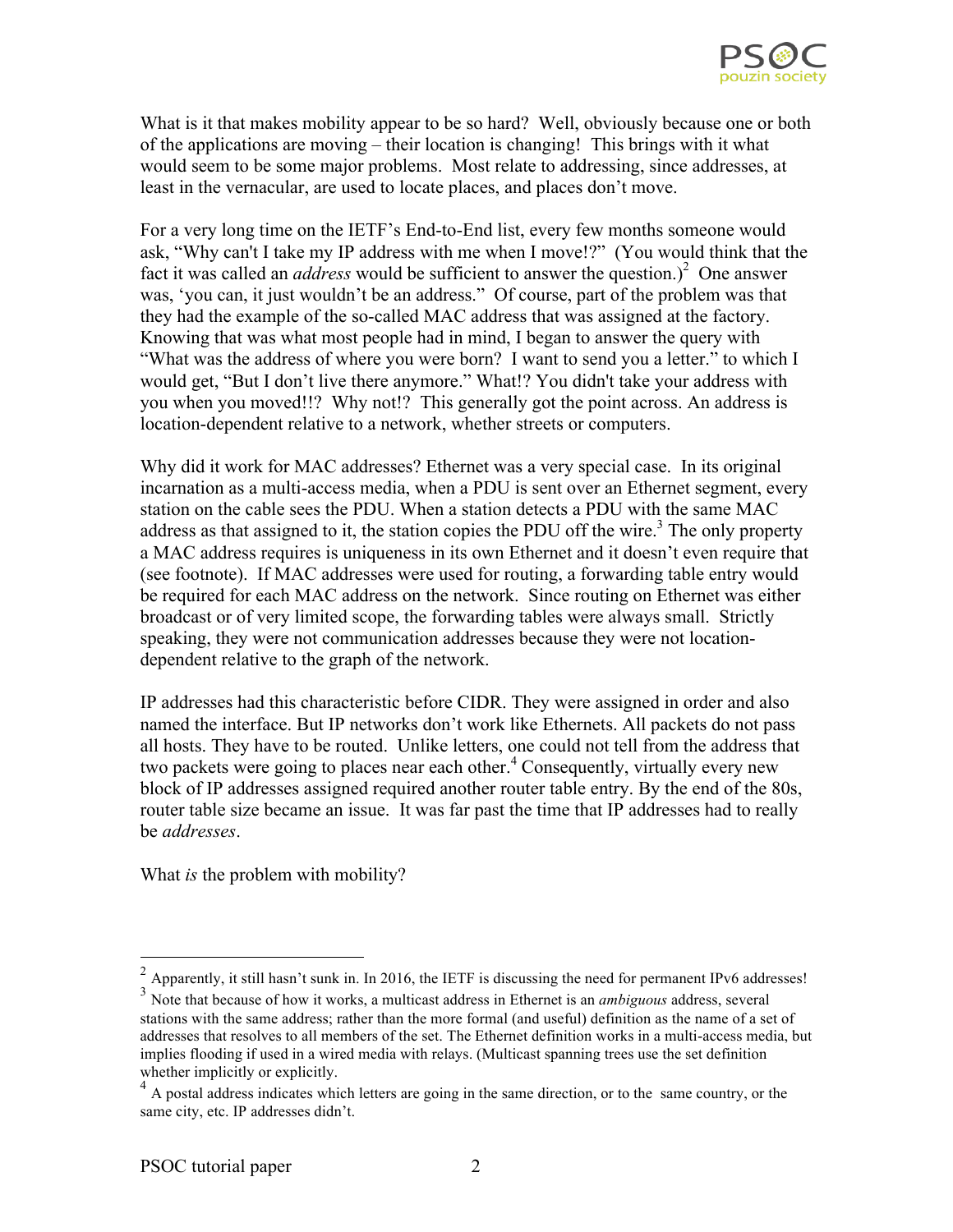

Clearly, the problem is that the entity assigned an address is in a container (device) that is moving! As it moves its points of attachment to the network are changing, so where it is relative to the graph<sup>5</sup> of the network is changing. If its address is to indicate where it is, then it is clear the address is going to have to change. If addresses aren't changed then there will have to be an additional entry in the routing table for every address associated with a mobile device. So what properties do we need for mobility?

- 1) Address(es) that are used for routing or for points of attachment need to be able to change as the device moves.
- 2) A short enough time interval to detect a new point of attachment, acquire it and be able to transfer data on it, ideally before losing an old one; and
- 3) The time to propagate knowledge of the new address within the layer to the routing information of members of that layer should be small relative to the time interval between address changes. In other words, the layer should have sufficient time to reach a new stable operating state.
- 4) All of this should be done without the loss of traffic associated with the flows.
- 5) The applications communicating and the device should have names that are invariant with respect to changes in location in the network, so that they can be managed and remain accountable, and so that authentication is locationindependent.
- 6) Solutions must scale to very large numbers of devices, sometimes moving quite fast.



Figure 1. On the right are the identifiers a complete architecture requires and an indication of the frequency with which they change for a Mobile Host (MH). The Internet has two point of attachment addresses (left) for each point of attachment, both have to change at the same rate. However, something has to remain unchanged. This is the problem MIPv4, MIPv6 and PMIPv6 try

# **3. Why Does the Internet Do Mobility the Way That it Does?**

If we look at the above requirements and consider what we found in the note on Naming and Addressing, it should be pretty clear that the problems mobility presents to the Internet architecture are pretty severe. We need an identifier that does not change as the host moves and one that does. In fact, it would be really nice to have two kinds of identifiers that change when a mobile host moves: one kind, for the point of attachment

<sup>&</sup>lt;sup>5</sup> Note that the use of the term "graph." Because that is what it is. We do not use the term "topology," because it isn't one. Nor are probably 99% of the uses of that word in these discussions.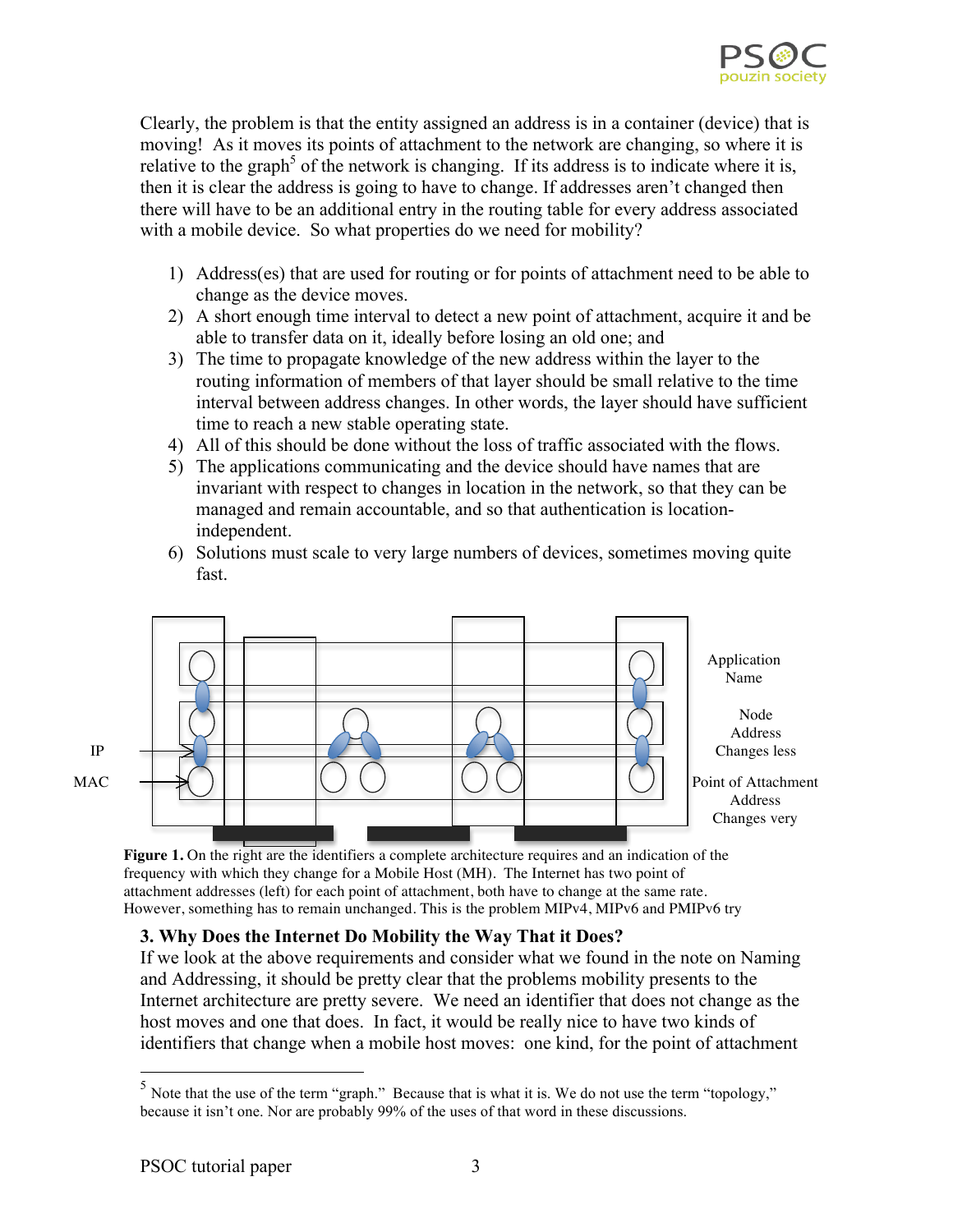

address that changes frequently (and there could be more than one), and one for the node address that changes less frequently, and then one that doesn't change at all for the application name.

The problem is that the only identifier assigned to an entity in a Mobile Host (MH) that has scope greater than the system itself is the IP address. But that is the identifier that is supposed to be the point of attachment address. As we saw, it can be location-dependent relative to the graph of the network, but it is also route-dependent and is the identifier that changes most frequently!

There is no node address and there is no application name in IP. Domain names are macros for IP addresses. Domain names are not used for routing, and do not satisfy the properties in the list above as changes to the DNS name do not (and cannot in general) propagate to users of an IP address if the DNS mapping is changed to refer to a different IP address. Well-known ports are local identifiers, which with the IP-address, name a path to an arbitrary instance of an application. Just what we don't need! The path is changing! Consequently, the IP address can't change but where it is must, so the routing infrastructure must be cognizant of IP addresses that are mobile. If nothing is done, then every router that might see a MH address would have to have a separate routing table entry for that address, since it wouldn't be aggregateable once the MH leaves the home area where the address was originally assigned. In addition, the routing updates would have to be often enough and propagated through the entire IP routing infrastructure faster than the rate of change of points of attachment. Basically, this would be equivalent to throwing out CIDR and instead of allocating blocks of IP addresses randomly, it would be allocating individual IP addresses randomly. In other words, take the size of today's routing tables (pushing 500k) and add the number of mobile phones, tablets, IoT devices, etc., i.e. router tables of several billion and growing very fast. That isn't going to work.

There are 3 primary approaches to doing IP Mobility: Mobile IPv4 (MIPv4), Mobile IPv6 (MIPv6), and Proxy Mobile IPv6 MIPv6). They are all based on a common theme. Let me describe MIPv4 and then we can consider the 'improvements' for v6. (All of you know this so bear with me.)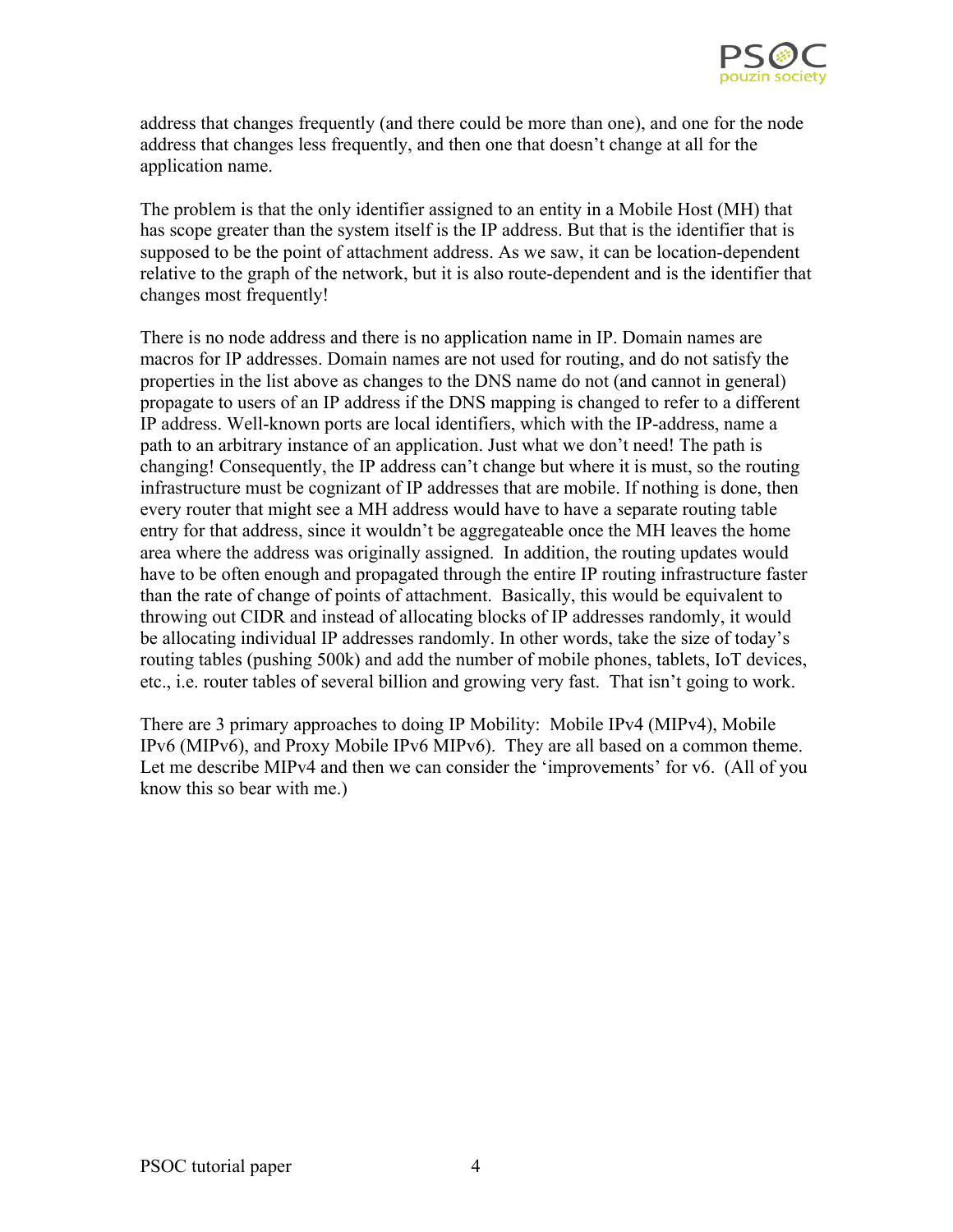



**Figure 2.** With MIPv4, when the Mobile Host (MH) attaches to the Foreign Agent (FA), it contacts its Home Agent (HA) to create a tunnel. When the MH opens a connection 1) to the Application. The Application responds 2) sending the PDU to the MH's normal IP address. The HA intercepts it knowing the MH is elsewhere 3) forwards the PDU through the tunnel to the FA who delivers it to the MH.

#### **3.1 Mobile IPv4 (MIPv4)**

The approach taken by MIPv4 (see Figure 2) is that ultimately the IP address does not change, but IP tunnels are created to deliver the PDUs to where Mobile Host (MH) is attached to the network. Mobile IPv4 (simplifying a bit) designates the router the MH is nominally connected to as its Home Agent (HA). When the MH moves it is attached to a different router, this is its Foreign Agent (FA). The first thing the MH does is register with the FA, which creates a tunnel back to the HA. Any PDUs sent to the MH will be intercepted by the HA and put into the tunnel, routed to the FA, which will deliver them on the interface the MH is connected to. (See Figure 2).

To avoid the overhead of having all traffic flow to the HA, then to the FA through the tunnel, an MH can (if and only if the FA allows originating packets from addresses it does not own) use "triangle routing". When performing triangle routing, the MH opens a connection to some Application (App), sending it directly to the application's IP address but using its HA IP address as the sending address of its packets. The App responds using the MH's IP address which goes to the HA and is forwarded through the tunnel to the FA, which delivers it to the MH. This clearly creates asymmetric transit times and skews round-trip-time estimates. This works if the Application is also mobile.

So the first 'enhancement' to be made is to bring the router the App's Host is connected to into this charade. The FA creates a tunnel with the App's router, lets call it a Destination Agent (DA). Now the MH generates traffic that goes from the FA to the DA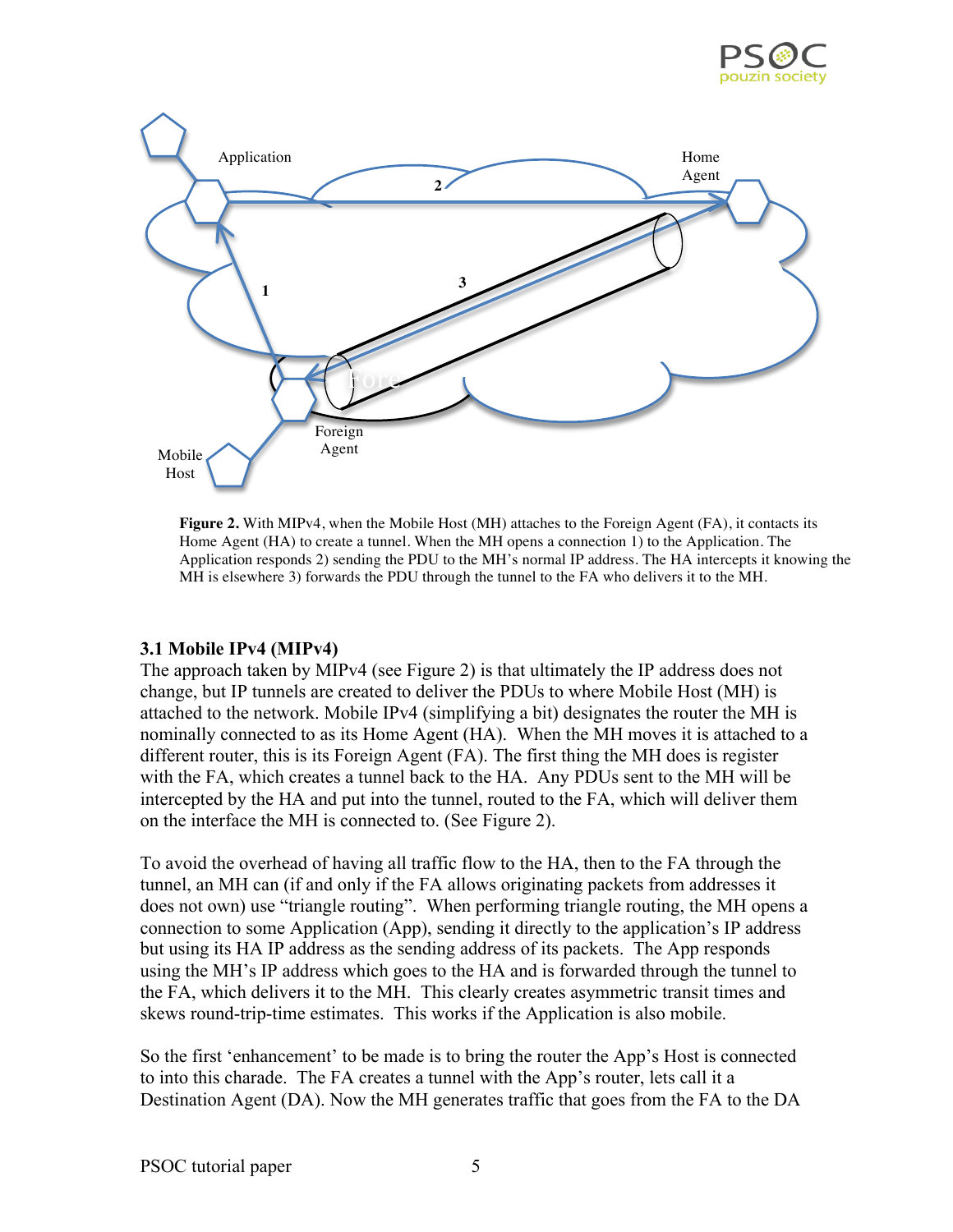

directly and the return traffic goes from the DA to the FA in a tunnel, but does not involve the HA. This was optional in MIPv4.



**Figure 3.** MIPv6 works very much like MIPv4, except the tunnels terminate on the Mobile Host, rather than the Foreign Agent, and to avoid triangle routing the tunnel between the Application and the Mobile Host is mandatory rather than optional. The tunnel with the Home Agent then is used primarily for setting up connections.

#### **3.2 Mobile IPv6 (MIPv6)**

The main differences between MIPv4 and MIPv6 (see Figure 3) are that the 'enhancement' is no longer optional. Two tunnels are required to the HA and to the DA. The ends of the tunnels are now in the MH. The MH registers on a Foreign Link and is assigned a "Care-of" address, which is the end of its tunnels. This means that the "Foreign routers" do not need to be aware that the MH is mobile. In addition, considerable attention is paid to security requiring authentication both at the HA and DA. (This creates more overhead.)

## **3.3 Proxy Mobile IPv6 (PMIPv6)**

The rationale for PMIPv6 is based on three factors: 1) MIPv6 requires changes to the protocol stack in OS kernels and is hard to deploy, 2) the hand-off is not efficient and incurs large delay, and 3) kernel modifications opens the opportunity for security attacks. Basically, PMIPv6 goes back to using a FA, and is limited to "*localized networks* with *limited topology* where hand-off signaling delays are minimal." [Egli, 2014] Even granting that the author meant "graph" when he wrote "topology," one can only guess what a "limited graph" is. (?) However, one would also conclude from this restriction that the hand-off isn't much more efficient than the hand-off in MIPv6.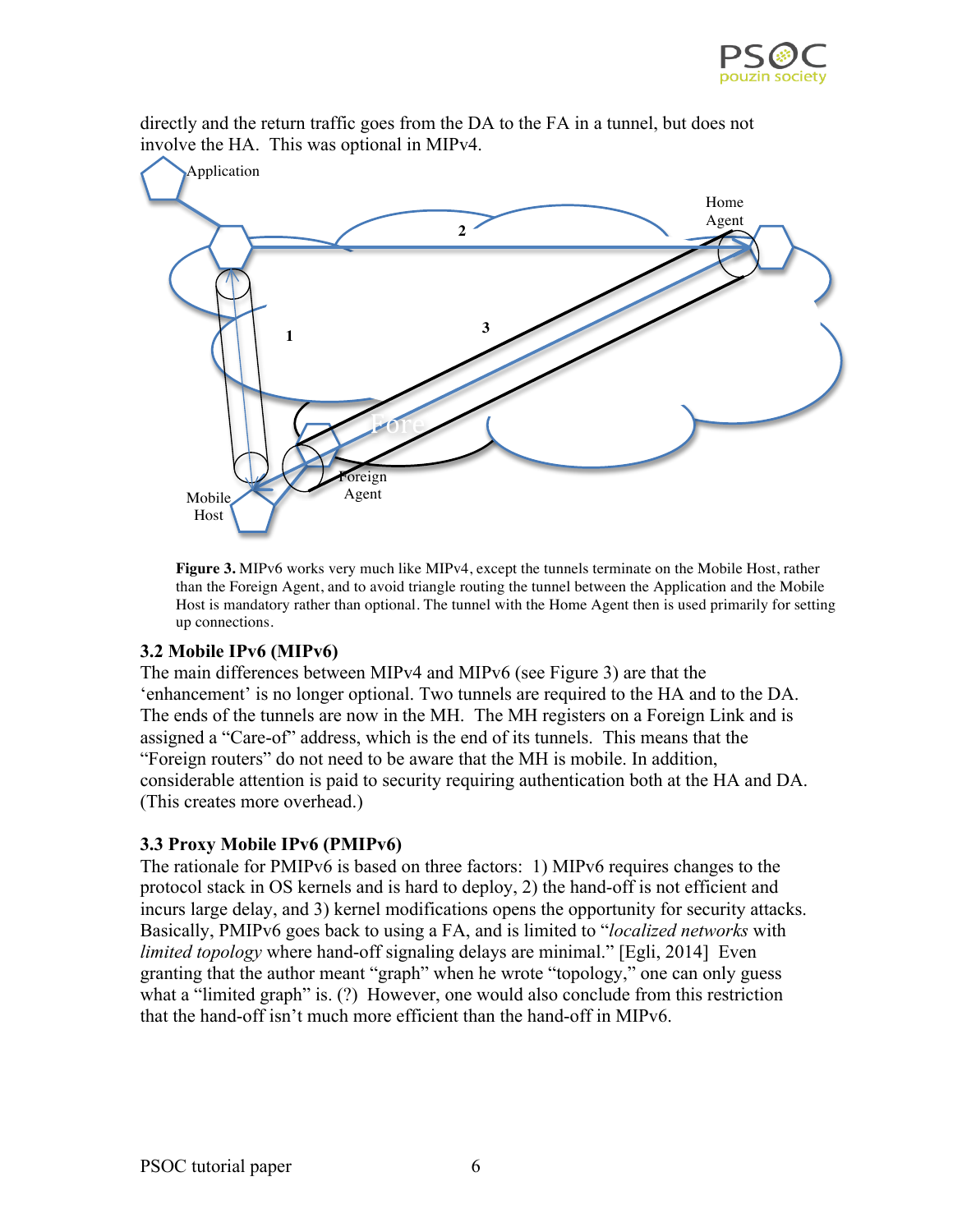



**Figure 4.** Cisco's view of what PMIPv6 looks like. Notice that there are two levels of hand-off within the WiFi Network and across different WiFi networks. This will lower the frequency of tunnel changes.

PMIPv6 defines several 'new' terms:

**Local Mobility Domain (LMD):** 'A network that is PMIP enabled and consists of 1 LMA and multiple MAGs.' This must be that "subnet with the limited topology".

**Local Mobility Anchor (LMA):** 'All traffic from and to the mobile node is routed through the LMA. The LMA maintains a set of Routes for each MH connected to the LMD.' This is a proxy-HA and a single point of failure all rolled into one.

**Mobile Access Gateway (MAG):** The MAG performs the mobility related signaling on behalf of the MHs attached to the access links and is usually the first hop router for the MH.' In other words, more or less a Foreign Agent. **Mobile Node (MN):** a Mobile Host (MH). I am sure there was a good reason for not re-using the same term.<sup>6</sup>

Now things get interesting. There is also:

**Proxy "Care-of" Address (Proxy-CoA):** 'the IP address of a public interface (no private addresses) of the MAG, the end of the tunnel to the MAG.' **Mobile Node Identifier:** 'A unique identifier of the mobile node, usually a MAC address.' Of course MAC addresses constitute a security problem by themselves, as they enable tracking of individual MHs by bad actors (like advertisers…). **Home Network Prefix:** 'Prefix assigned by the LMA to the MH.' The prefix is the longest prefix from the point of view of the LMA.

 <sup>6</sup> Like Internet of Things: I thought it had been an Internet of things from the start.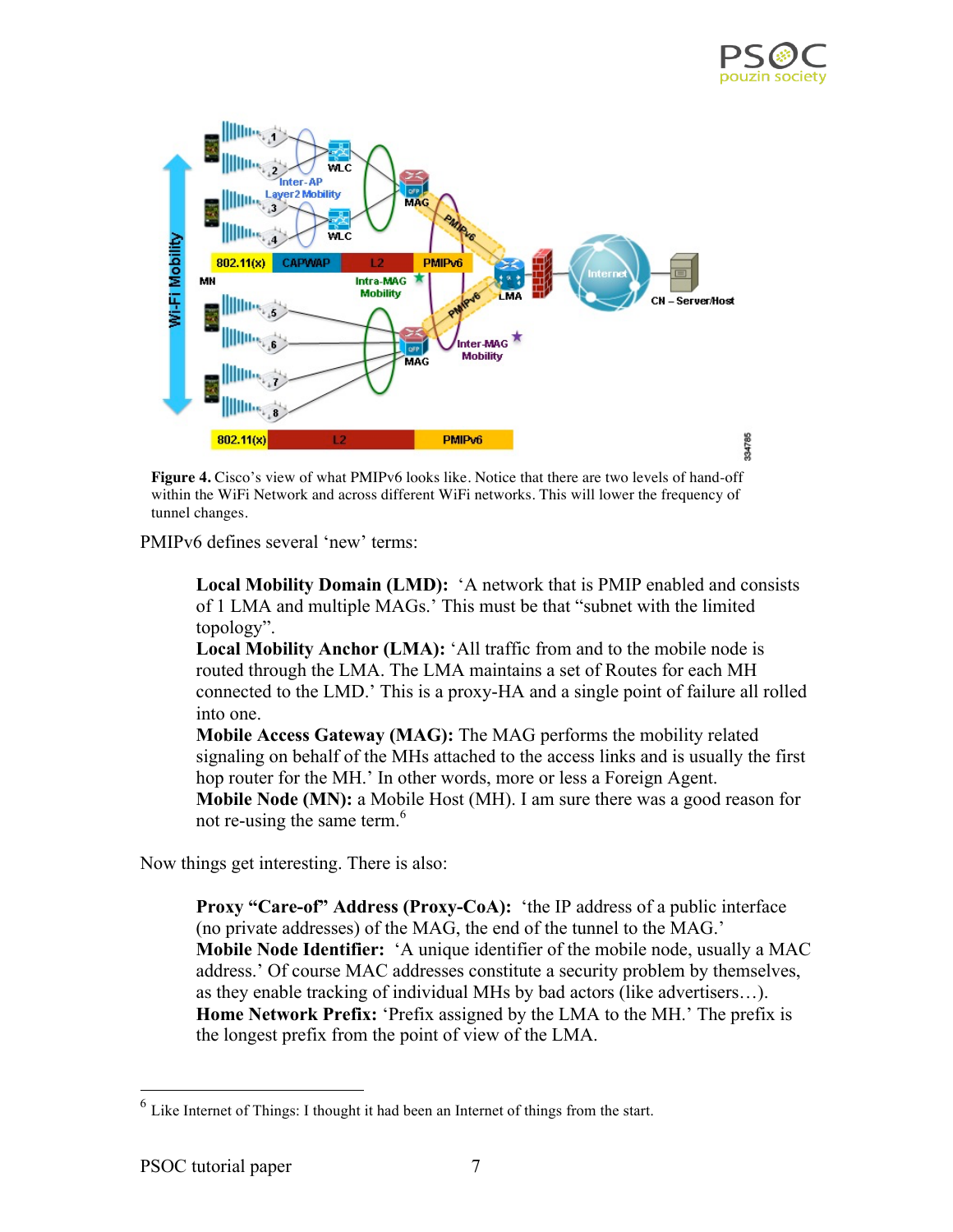

According to Egli, the primary environment for PMIPv6 is a campus WiFi network, where the MH moves between WiFi Base Stations - which connect to different routers (MAGs) - and the LMA is the border router to the campus network (see below). PMIP turns things around and makes the LMA the HA, so the rest of the Internet sees the LMA as on the path to the MH. The advantage here is that rather than have tunnels potentially spanning the Internet, the tunnels are localized to the subnet that the LMA and MH are on at the cost of creating a single point of failure. *PMIPv6 is essentially a NAT for mobility.*  There are two additional procedures for "fast hand-off," a predictive one, where the next MAG is known and a reactive one where the next MAG is not known. There is no handoff between LMAs, which greatly limits its applicability. Of course there are the usual security procedures to be considered when setting up the tunnels and new MAGs interacting with the LMA.

## **3.4 IETF Distributed Mobility Management (DMM) Working Group**

PMIPv6 relies on a single, centralized mobility anchor (the LMA), creating a bottleneck and a single point of failure and forcing all the traffic to/from Mobile Nodes in a mobility domain to go through the LMA. "DMM protocols being considered at the IETF aim at distributing mobile Internet traffic in an optimal way while not relaying on centrally deployed mobility anchors" [Lee 2013]. The model under consideration is still a flat (single layer) Internet architecture with all-IP backhaul support, where multiple mobility anchors are distributed among the access network.

[Giust 2015] provides a discussion on how to materialize the DMM goals in practice using three different approaches:

- *Using an evolution of PMIPv6* therefore tunnels distributing the forwarding amongst multiple mobility anchors but keeping a centralized database;
- *Using SDN* even more centralized, a central controller has to configure the forwarding tables of all mobility anchor routers, also requiring these mobility anchor routers to do translation of IP addresses in the packets from/to mobile nodes;
- *Using BGP routing and DNS*. This solution uses no mobility anchors at all, just routing updates to update the location of the Mobile Node in the network. However, two problems with this approach are: i) since the scope of the network layer is the whole world routing convergence is too slow;<sup>7</sup> and ii) since the Mobile Node IP address does not change (it is not an address), routing overhead is high and contributes to further increases in the size of forwarding tables tracking mobile nodes.

## **3.5 Analysis**

This is an excellent example of how complicated the problem becomes with an incomplete architecture. The conflicting requirements of needing a global identifier that *doesn't* change and that the only global identifier one has *must* change leads to the use of tunnels to get around the problem. Of course, setting up and tearing down tunnels is time-consuming and fraught with errors. Clearly, every time the MH changes points of attachment all of these tunnels have to move. The fact that these are the points of

 $<sup>7</sup>$  Currently, it takes 20 minutes for BGP to stabilize. Needless to say one could need to update the location</sup> of a mobile node several times in 20 minutes.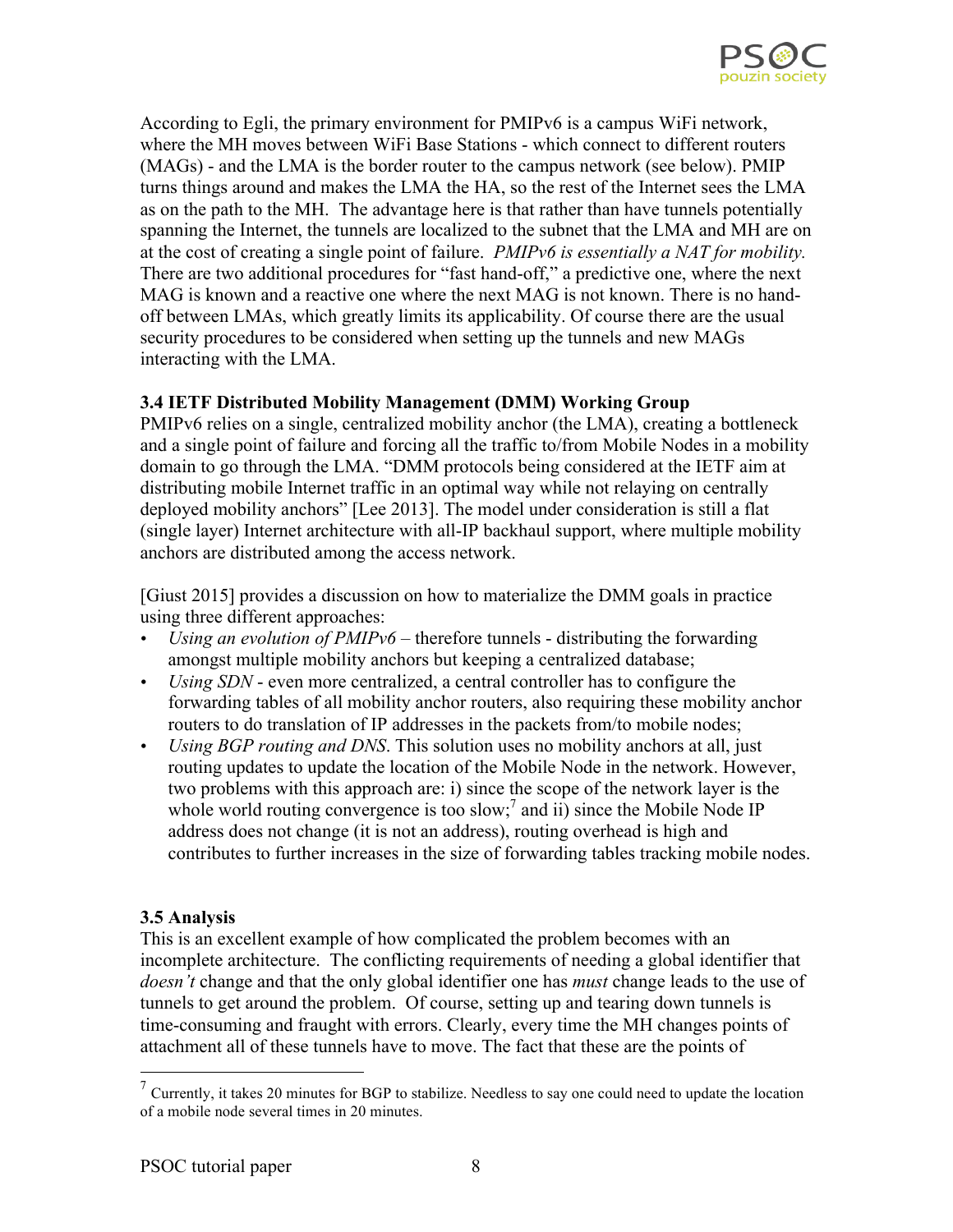

attachment makes the problem worse. In addition for some period of time there must be a new tunnel between the old FA (MAG) and the new FA (MAG). For MIPv4 and MIPv6, the old HA to FA (MH) tunnels can be terminated as soon as a new HA to FA tunnel is created. It will take longer to create the DA to new FA tunnels before the old FA to new FA tunnel can be terminated. For MIPv4, or 6, to optimize the routing or even just to make the traffic "better behaved" requires the Server to incur additional overhead of supporting tunnels for the MHs, that change as frequently as HA tunnels do. One could easily see Server owners partitioning MH users from normal users. Of course scaling is a major problem here. There is considerable overhead on all concerned. Everything is a special case.

PMIPv6 presents some special problems. As noted above, it is basically a NAT/Firewall approach with the LMA the "NAT/Firewall." The description of PMIPv6 indicates that it is intended for use with campus WiFi networks. (We will consider cellular in a bit.) When one joins a campus network, an IP address is assigned. 802.11 already handles hand-off between base stations. So either PMIPv6 is unnecessary, or one might imagine that a campus would use 802.11 hand-off between Access Points in the same building and would use PMIPv6 hand-off between buildings. OTOH, fewer "parts" or protocols is always better. This is made more absurd by the fact that PMIPv6 uses the same identifiers, i.e. MAC Addresses, to do the hand-off as 802.11 does. Any scenario that proposes a two-tier hand-off scheme (which is not a bad idea) with PMIPv6 as the  $2<sup>nd</sup>$  tier would seem to run afoul of the assumption that PMIPv6 is intended for so-called "limited-topologies."

PMIPv6 is also used by LTE to hand-off calls between 3GPP and non-3GPP access networks (such as between LTE and a local WiFi network). Management is established at the level of the LMAs (usually co-located with LTE Packet Gateways), so that the session can be handed-off from LTE to the WiFi network and vice versa. This would seem to stretch the "limited topology" constraint even more.

How well do these scheme meet the 5 requirements? Lets see:

- 1) *Addresses locate the MH*. The addresses of one end of two tunnels (FA and the DA) indicate where the MH is. A layer management protocol is required for FA to HA negotiation and for FA to DA negotiation. If the server environment does not support MIPv6, then the connection will have to resort to triangle routing. This is known to create problems, besides being inefficient. This problem of course does not exist with PMIPv6, but PMIPv6 does create a potential bottleneck and single point of failure.
- 2) *Responsiveness to location changes.* The time to make changes would be hard to calculate. The MH first has to acquire the new point of attachment, then make contact with a new FA, probably be authenticated (which would require more than one round trip) and create a new tunnel with the HA. Once this is done, the HA could use the new FA tunnel (this is only for new contacts). The MH would also have to notify the old FA and all of the DAs and create tunnels with them.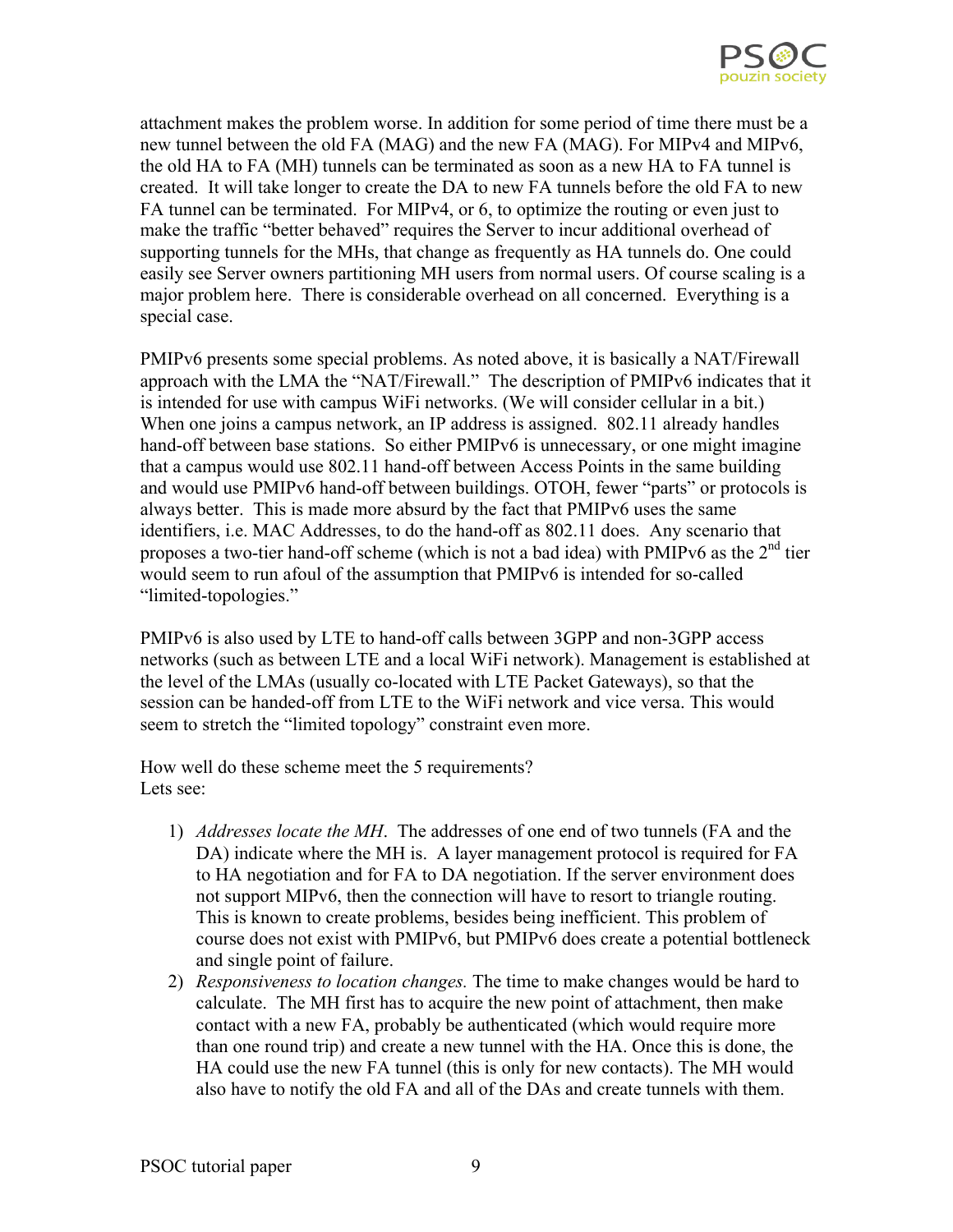

The old FA and the DAs would have to wait 5 seconds (Max TTL) before closing the old tunnels to ensure there were no old packets in route as would the  $MH<sup>8</sup>$ The existence of PMIPv6 indicates that this is too slow and too cumbersome. At the same time, as described above, it would seem that because 802.11 does handoffs that the environments for PMIPv6 would have the same problems of being too slow and complex. There should be an advantage that the tunnels stay within a subnet near the MH.

- *3) Not lose traffic.* In theory, it shouldn't lose traffic. However, with tunnels there is always the opportunity for data to be lost. There will undoubtedly be more out-oforder PDUs and probably some delivered quite late. It is unclear how congestion control will affect this. However, given that the tunnels are direct (triangle routing is eliminated) it shouldn't be too bad. The real question is can all of the new tunnels be set up before the attachment to the old FA is lost? That could be a fairly tight bound. With PMIPv6, there is the potential for the LMA to be a bottleneck, this could increase the frequency of congestion responses, slowing throughput and increasing discarded PDUs.
- *4) Manageability.* The MH retains its IP address, so there is always the means to contact an application through the combination IP address and port numbers, although the initial path will be through the HA and may require new tunnels be created. (It is unclear how SNMP works for example. Does it use the HA-FA tunnel or is it given a new one? I presume the latter.)
- *5) Scales.* It is hard to believe that any of these will scale. All initial contacts will have to be authenticated (time consuming), creating tunnels is always a significant complication, round trip times are likely to be near the Internet average. But with a considerable increase in management traffic to set up and tear down tunnels and no effect on router table size.

The fundamental reason it is so complex is the lack of a full addressing complement. There is nothing to hold on to but the IP address. But the real problem with all of these is that are point "solutions." They require considerable additional mechanisms and protocols, which require additional security mechanisms, and have no other benefits.

Can we do better? Definitely.

## **4. Mobility in a Well-Formed Architecture**

If we refer back to the note on Naming and Addressing, we can see immediately how mobility should work and the answers to our questions.

*How does it work?* Mobility is nothing more than multihoming where the points of attachment change a bit more frequently. But points of attachment fail on occasion anyway and must be recovered either when the point of attachment is restored or when new ones are available (which is the same thing). This may be a node in the same (N-1) layer or the system may join a different (N-1)-layer (enrollment). Other than perhaps

<sup>&</sup>lt;sup>8</sup> This might be shortened if they can determine the TTL being used by both the DA and MH on a given tunnel.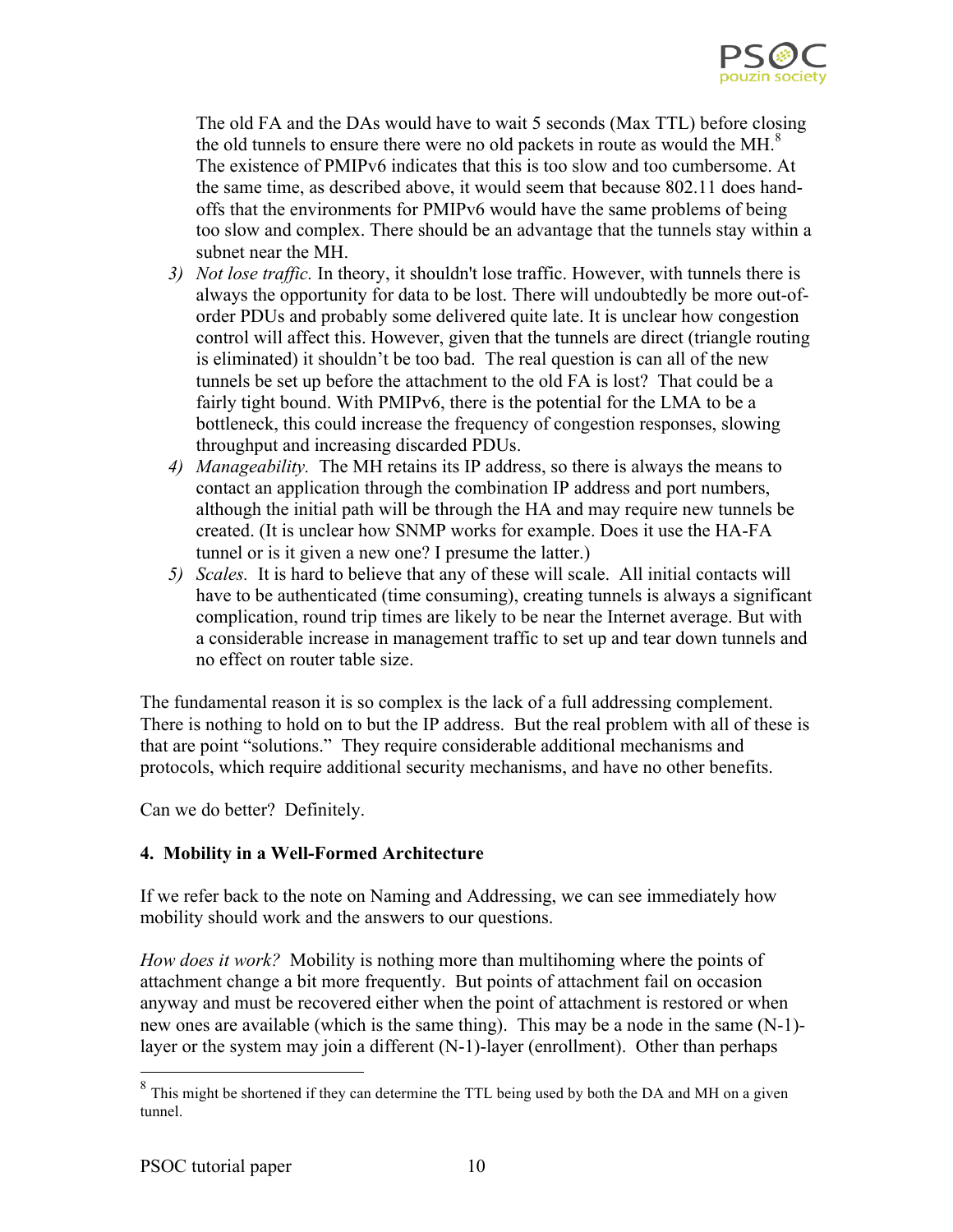

different policies to accommodate the increased rate of change, nothing new is required over and above what is needed to provide multihoming. Even a different policy would not necessarily be special. One can easily imagine a policy that increased or decreased its sensitivity to changing points of attachment based on either past behavior or the rate of change of GPS coordinates. For example, if I am working at home all day why should my cellphone be continually looking for new points of attachment? They aren't going to change. But if I go out run errands, the points of attachment would be changing more frequently and the policy would want to be more active. This could easily be the default policy. But with a complete naming architecture, there are No special protocols required; No Foreign Agents; No Home Agents; No Anchors; and No Tunnels.

Notice also that this is not a point solution. We have also solved multihoming, reduced router table size, and made multicast much simpler.

What about the questions? The devil is always in the details! Yes, but only if it is done wrong! Lets look at the questions:

*1) Addresses locate the MH.* The short answer is that the address of *any* node in the (N)-layer locates that node within the graph of the (N)-layer. The (N)-layer may be the application layer, or any network layer beneath it. To understand how requires a bit more detail in how things should be defined. First, we recognize that each node has logic that executes all of the data transfer and layer management functions of this node in a layer. This activity can be modeled as a process with multiple threads or sub-tasks, regardless of how it is actually implemented (all of these sub-tasks have common access to the state information of the node, called the Resource Information Base or RIB.) Every application process is given an application process name, and since the communicating process within a node is a process (called an IPC Process or IPCP) $9$  it has an application process name just like any other<sup>10</sup> and this name can be used to communicate with it. However, within the (N)-layer, an IPCP is assigned a synonym to the IPCP-instance whose scope is limited to the (N)-layer and may be structured to facilitate its use within the (N)-layer, i.e. the synonym is structured to reflect its location relative to the graph of the (N)-layer. This synonym is often called an *address*.

If the MH, which contains this node, moves too far the address will no longer be aggregateable causing an increase in router table size and potentially less efficient routing. This means that its address within the layer must change to keep router table size manageable and efficient. This is actually quite simple. A new synonym is assigned to the IPCP, which reflects its new position in the graph. This new address is used in the source address of all connections originating at this IPCP, thus notifying the other end of the change, which it now uses as the

 $9$  OSI defined this as a (N)-subsystem – the intersection of a layer and a system. ISO 7498-1

 $10$  The distinction between user processes and system processes has always been an artificial as is the distinction between hardware and software.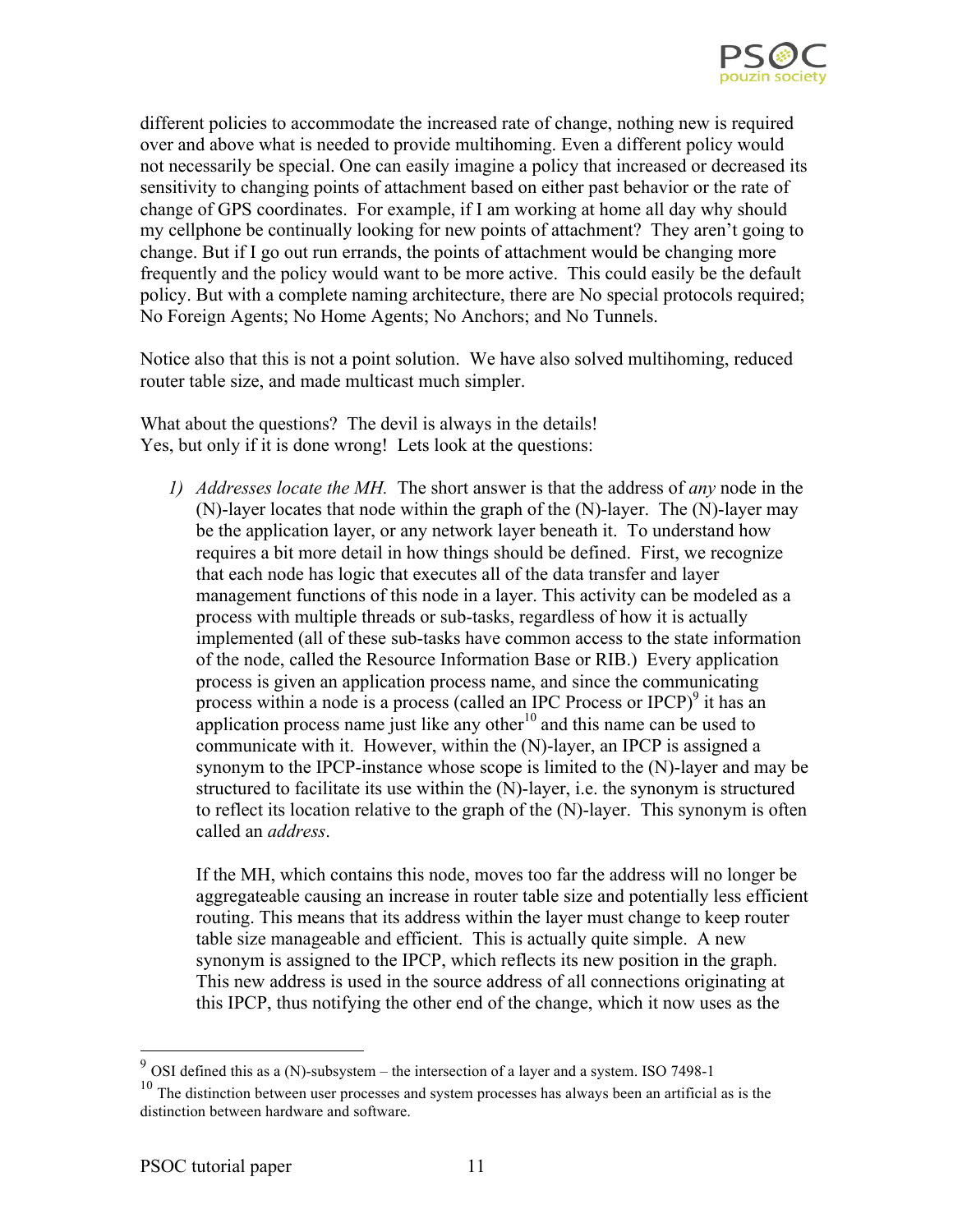

address in return traffic.<sup>11</sup> The routing updates cease advertising the old address and only advertise the new address. The old address dies off and the new address is in place. Note that the application name of the IPCPs and of the application itself never change.

2) *Responsiveness to location change.* Most readers now will be thinking, 'a routing update takes far too long to be responsive enough for this environment!' This is true in traditional static network architectures, where there are basically two scopes: the very small point-to-point data link layer and the whole world of the network layer.



**Figure 5.** By using the repeating structure, the network can be designed to accommodate the rate of change of points of attachment simply and easily. (Assume there is a network of routers between border router, space does not

But recognizing that all layers do the same functions but for different ranges of bandwidth, QoS, and scale means that the number of layers is not an architectural issue but a network engineering issue. By creating more layers of the same rank or layers of greater rank, the size of routing tables and the time to update them can be bounded by design. This would imply that the lower layers where points of attachment would change frequently would have small scopes that could be updated quickly; higher layers would have greater scopes where points of attachment changed less frequently and updates would take longer but still a fraction of the time that a MH moving across it would change points of attachment, and so on!

Just as in the case of wireline networks, the repeating structure can be used to improve the management of bandwidth, increasing traffic density, and managing router table size, here the number of layers can be used to handle any density of MHs and virtually any rate of change. (In this description, we assume a typical cellular network, where MHs are one hop from base stations that are connected to a wireline infrastructure. The same technique can be used in ad hoc or so-called

<sup>&</sup>lt;sup>11</sup> Since these layers are securable containers, including that all members of the layer are authenticated when they join and there is no requirement for any (N)-PCI to be delivered to the lower layer in the clear, there is little or no chance for spoofing. This could be done as described here or by a layer management PDU sent by the Flow Allocator.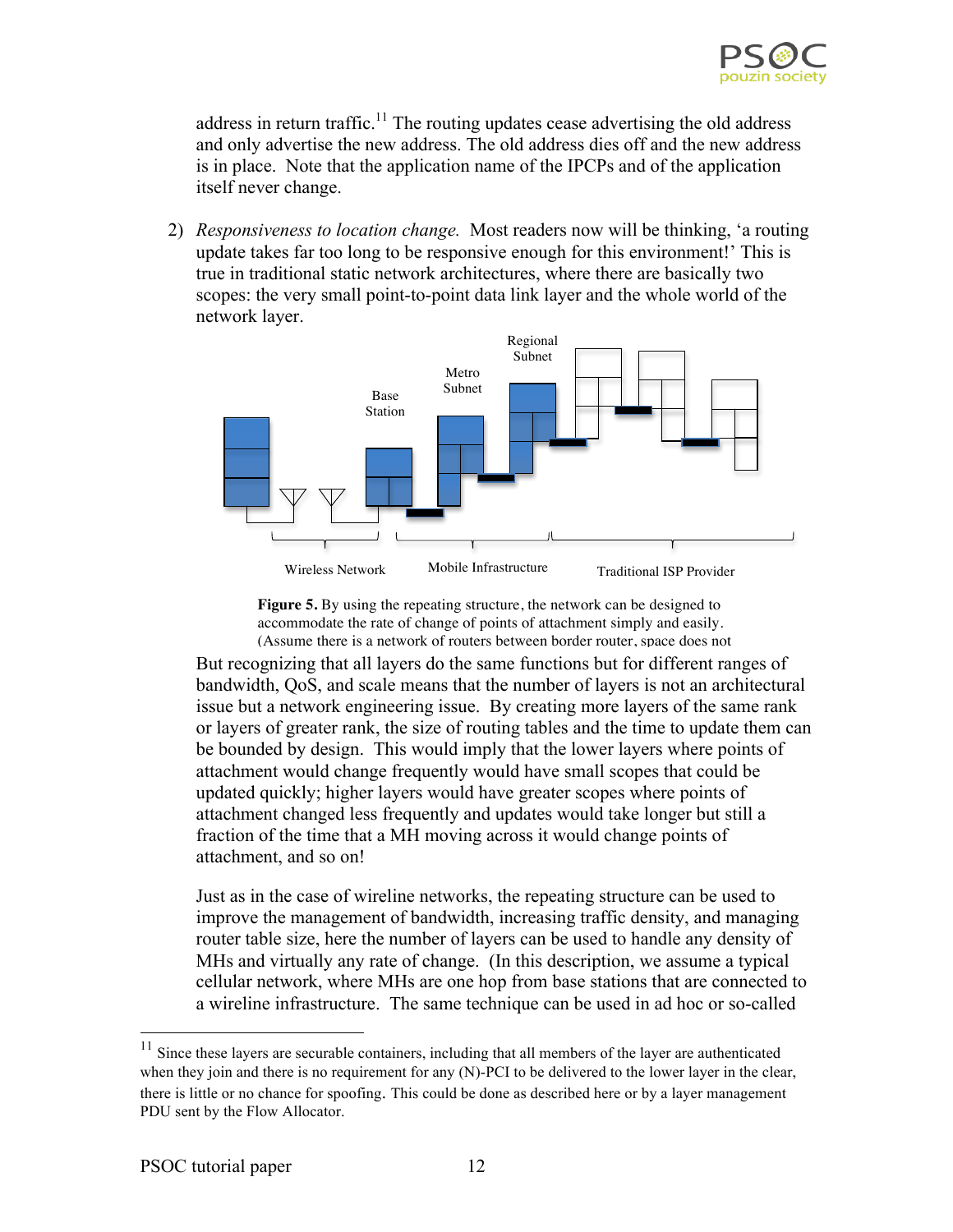

mesh networks, $^{12}$  but there is more engineering to be done to match the structure to the nature of the network.) The depth of the layers could be different in different parts of the same network depending on the requirements. Again it is worth noting:

*The Number of Layers is not fixed by the architecture, but by the requirements of the specific network and may be dynamic.* Furthermore, the number of layers could change easily as the demand on the network evolved.

*But more layers means more overhead!* Maybe a little bit, but not much. First of all, by using the same protocol for data transfer in each layer and since the protocol is defined to be invariant with respect to syntax, the fields of the PCI can be chosen to fit the scope of the layer. For example, for layers of small scope address fields (the main source of overhead) might be 8 or 12 bits. Depending on the RTT of the layer sequence numbers could be smaller as well. Higher layers would have larger fields.<sup>13</sup> Furthermore, as one moves toward the backbone of the network traffic can be aggregated into intermediate flows. It is fairly easy to show that combining PDUs means that the fraction of the PDU consumed by PCI remains constant or decreases. Also remember that even when the architecture has more layers, the number of layers seen by any router is never more than 2 or 3. IOW, the flows in any one layer don't see any more overhead than they do now. The host might see more in the case of mobility. However, again because each layer uses the same protocol with different policies, it can be implemented by one state machine with different policy vectors for each layer. PDUs are not passed between layers.<sup>14</sup> The state machine processing the PDU treats the PDU as a tape as in a Turing Machine, stepping through the PDU processing protocol layers as needed. It is considerably more efficient than current implementation strategies.

- *3) Not lose data.* Why would it lose data? The same flows are in place through the lifetime of the application connection. There are no tunnels to set up and tear down. Data would only be lost if there was no physical communication with the network.
- *4) Manageability.* The application names never change. The mapping of application name to  $(N)$ -address and of  $(N)$ -addresses to  $(N-1)$ -addresses is ensured by engineering the scope of the layers to ensure the update time is small compared to the rate of change of (N-1)-addresses. Also, in this model address

 $12$  The traditional definition of mesh network is any network where the graph has arbitrary connectivity whether wireline or wireless.

 $13$  We have not found a situation that would require more than 32 or 48 bit addresses unless one simply wanted to represent greater granularity in the hierarchy and was unconcerned with the amount of unused address space.

<sup>&</sup>lt;sup>14</sup> In an architecture of 'hand-crafted'' protocols, passing PDUs between layers and fixed layers is almost required. Common protocols avoids this constraint.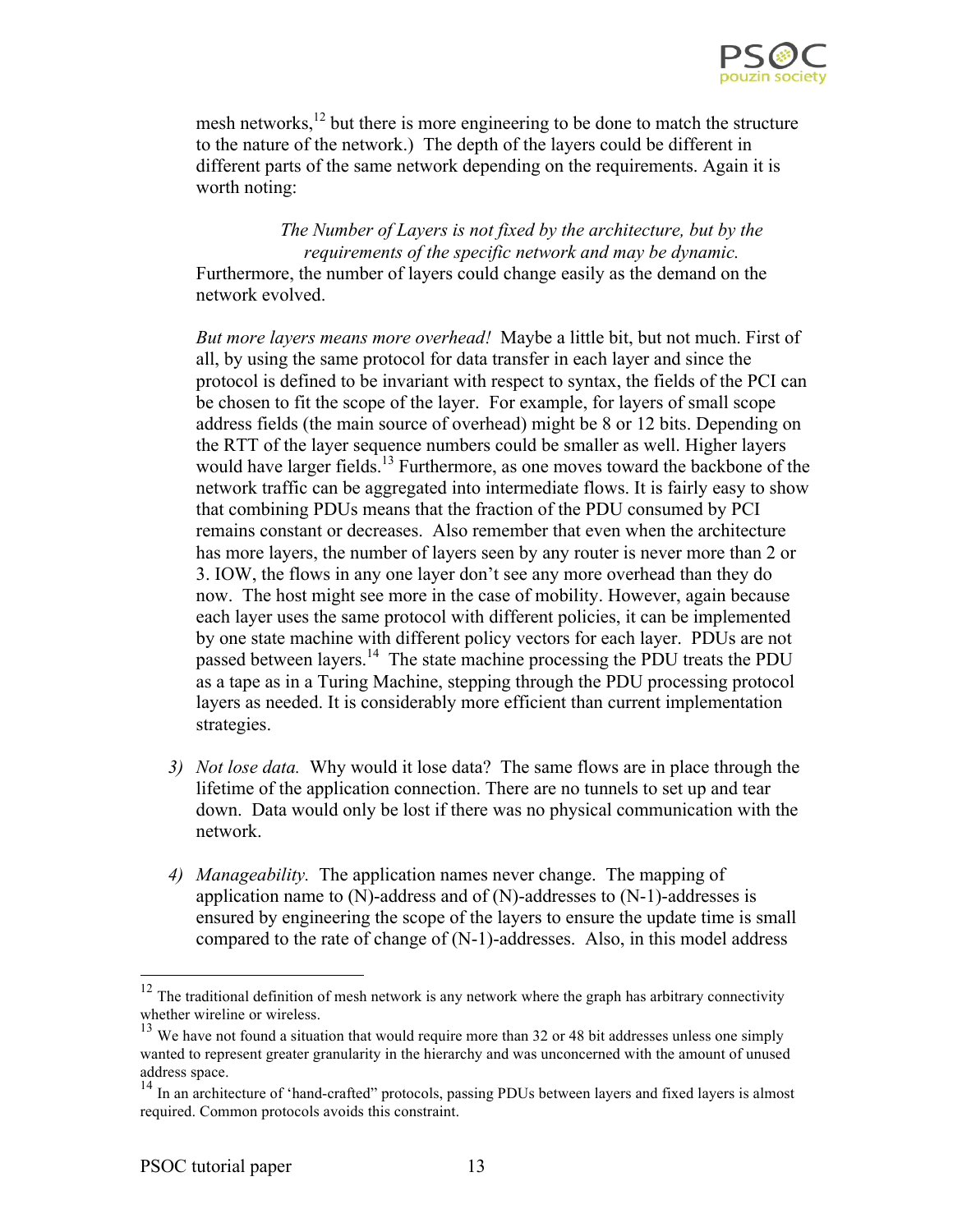

resolution does not work as it does in the Internet. In the Internet, the client does a DNS request and if the domain name is found, it returns an address to use in the initiating TCP connection. But following the IPC Model, the resolution of the name to address mapping confirms that the requested application is there and that the requestor has access to it before returning a response.<sup>15</sup>

*5) Scales.* This definitely scales and scales indefinitely. The only constraints are imposed by physics. In fact, this is probably the only approach that does scale to the densities that are expected.

## **5. Conclusions**

Clearly mobility is a much simpler problem to solve when one uses a complete architecture rather than one that is missing more than half of the minimum required elements. The other aspect that must be recognized is that the capability does not require any additions to the architecture. Mobility in RINA doesn't require setting up tunnels, rewriting packet headers or using special protocols: it is just achieved by utilizing the tools the architecture provides and that are used for normal operation, albeit using them a bit more frequently, a combination of routing updates, changing addresses of IPCPs and designing the number and size of layers in different parts of the network to accommodate the load, scale, and rate of change of the (in this case) mobile terminals to be supported. But again, nothing more than what one would do to design a network for any other purpose. All standard procedures that can be performed in any RINA network, mobility is no special case.

The fact that many significant capabilities are merely a consequence of the architecture is somethign we find over and over. In this case, it doesn't just provide a *solution* for mobility, but also *solves* multihoming, reduces router table size, simplifies multicast, and is more secure and with less overhead than any of the proposed Internet solutions. It also has additional benefits. It greatly simplifies processing, eliminates the need for complex rules for firewalls, eliminates the need for expensive Deep Packet Inspection, and there aren't a multitude of address forms. This will also yield a more well-behaved network. All of this means that much more attention can be given to using the network, dare we say, profiting from the network and much less time and effort. just keeping it up.

#### **6. References**

- **1. Egli, Peter.** http://www.slideshare.net/PeterREgli/p-6098167). 2011
- **2.** http://www.cisco.com/c/en/us/td/docs/iosxml/ios/mob\_pmipv6/configuration/xe-3s/deployment/mob-pmipv6 deploy/Proxy\_Mobile\_IPv6\_Network-Based\_Mobility.html#GUID-B4625DCE-8ACC-4171-9A65-D11A59675E95
- **3.** J.Lee, J. Bonnin, P. Seite, and H. A. Chan, "Distributed IP mobility management from the perspective of the IETF: motivations, requirements, approaches,

<sup>&</sup>lt;sup>15</sup> Watson's results also imply decoupling port allocation and synchronization. This also implies this approach and also improves security and thwarts many spoofing attacks.